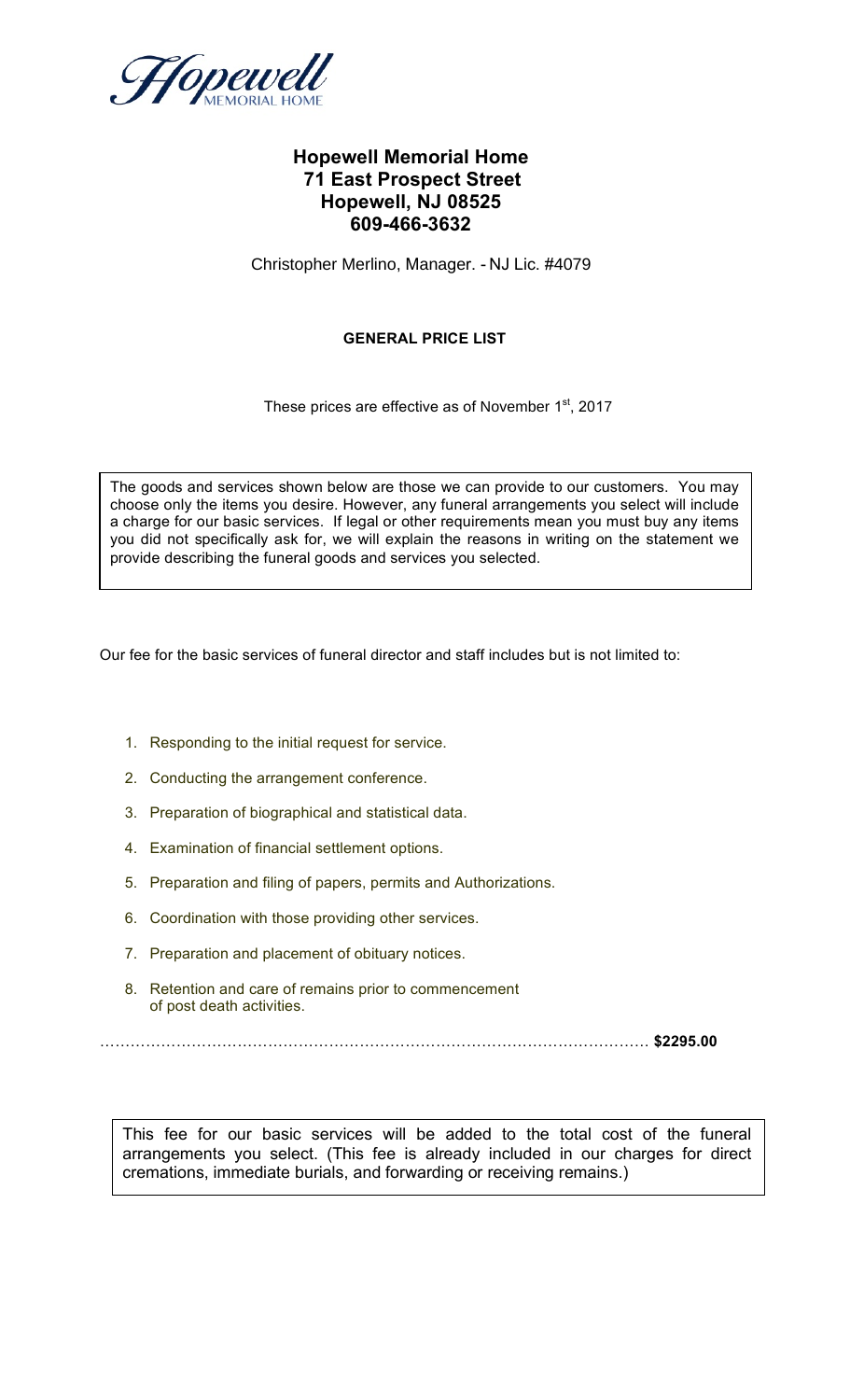

#### **EMBALMING** *(Including use of preparation room and sanitary care )*

Except in certain special cases, the law does not require embalming. Embalming may be necessary, however, if you select certain funeral arrangements, such as a funeral with viewing. If you do not want embalming, you usually have the right to choose an arrangement that does not require you to pay for it, such as direct cremation or immediate burial.

If you choose to have embalming performed, the decedent may be embalmed at a location other that this registered mortuary.

*No human remains may remain unburied or uncremated in New Jersey for more that 48 hours unless embalmed or refrigerated. (N.J.A.C. 8:9-1.1)*

#### **OTHER PREPARATION OF THE BODY**

(Including use of the preparation room but excluding embalming)

| 4. Readjustment and repositioning following transfer in \$95.00 |  |
|-----------------------------------------------------------------|--|

#### **OTHER STAFF AND RELATED FACILITIES**

1. Use of Facilities, Staff and Equipment *for Visitation/Viewing*

Our services include setup of the visitation area, placement of remains, positioning of floral displays, and supervision and attendance during the hours of visitation.

2. Use of Facilities, Staff and Equipment *for Funeral Ceremony*

Our services include coordinating the arrangements for the ceremony, staff supervision and attendance, and the use of the funeral home when used for the ceremony.

3. Use of Facilities, Staff and Equipment *for Memorial Service (without body present)*

Our services include coordinating the arrangements for the memorial service, staff supervision and attendance, and the use of the funeral home when used for the memorial service.

- a. At the funeral home …………...………………………………….………….……. \$595.00 b. At other local facility (within 10 miles) ..………………………...……….………. \$595.00
- 4. Use of Staff *for Graveside Service (whether at cemetery or crematory)*

Our services include coordinating the arrangements for the graveside service, staff supervision and attendance, and the accompaniment of the remains to the cemetery or crematory.

5. Sheltering of Remains

This charge will be applied only on days when no post-death activities occur, and the funeral home is in the possession of the remains. (per day)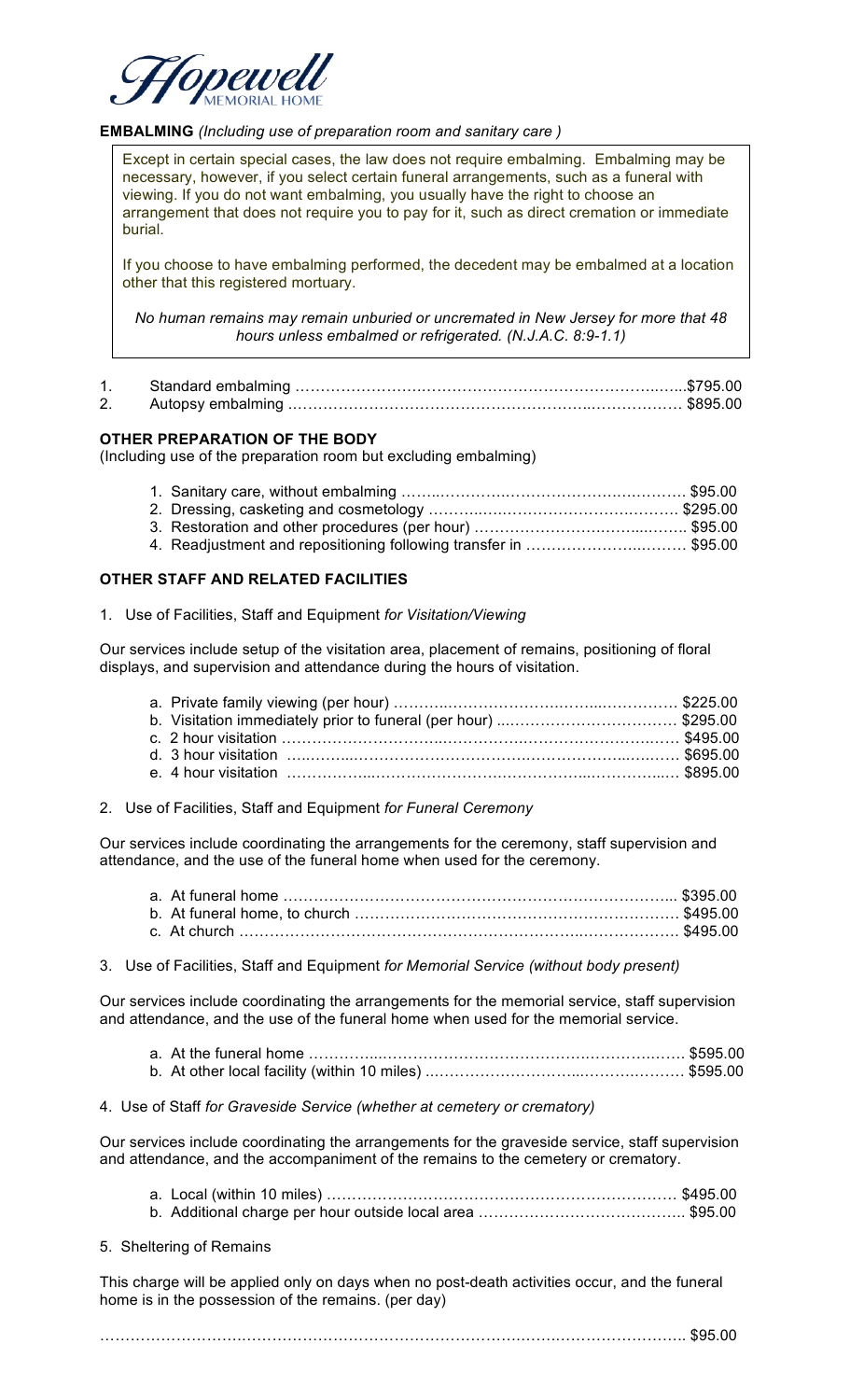

# **TRANSPORTATION**

| 1. | <b>Transfer of Remains to Funeral Home</b>                                      |  |
|----|---------------------------------------------------------------------------------|--|
|    |                                                                                 |  |
|    |                                                                                 |  |
|    | c. Additional assistance charge for removal, per person \$95.00                 |  |
| 2. | <b>Automotive Equipment</b>                                                     |  |
|    |                                                                                 |  |
|    |                                                                                 |  |
|    |                                                                                 |  |
|    |                                                                                 |  |
|    |                                                                                 |  |
|    | f.                                                                              |  |
|    |                                                                                 |  |
|    | h. Minivan Flower Transport/Clergy Car, local, within 10 miles \$185.00         |  |
|    | Minivan Flower Transport/Clergy Car, non-local, additional per mile\$3.50<br>i. |  |

### **CASKETS**

A complete price list will be provided at the funeral home or via email / telephone: Caskets range in price from \$895.00 to \$12,500.00

# **OUTER BURIAL CONTAINERS**

A complete price list will be provided at the funeral home. Outer burial containers range in price from \$895.00 to \$7,500.00

# **URNS**

A complete price list will be provided at the funeral home. Urns range in price from \$ 95.00 to \$ 2,000.00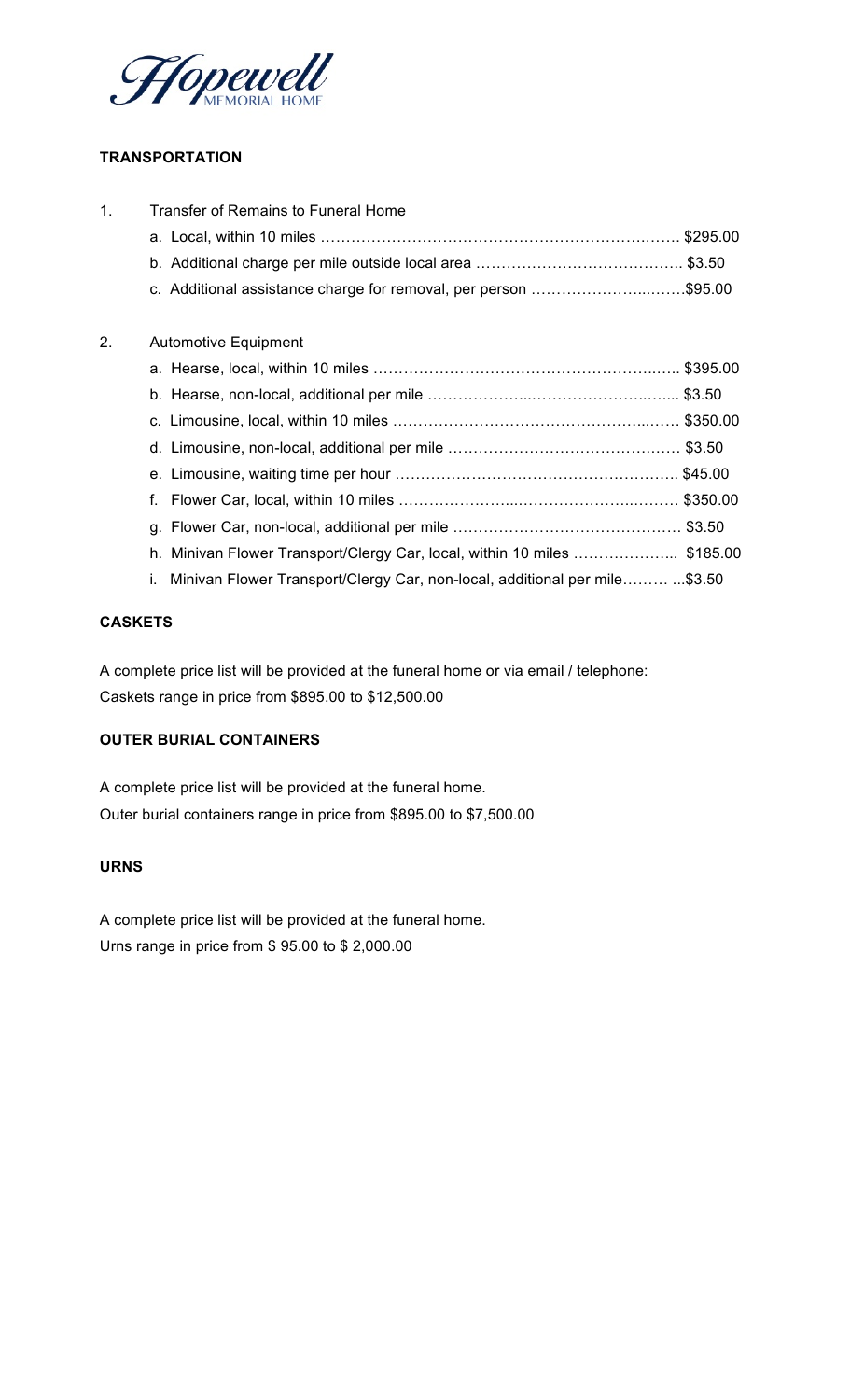

# **OTHER MERCHANDISE AND SERVICES**

### **CASH DISBURSEMENTS**

This list does not include prices for certain items that you may ask us to buy for you, such as cemetery or crematory services, flowers, and newspaper notices. The prices for those items will be shown on your bill or the statement describing the funeral goods and services you selected.

# **FORWARDING OF REMAINS TO ANOTHER FUNERAL HOME**

This package charge includes removal of remains to this funeral home, basic services of the funeral director and staff, the basic sheltering of remains, embalming, and obtaining necessary permits and transfer or remains to Philadelphia Airport. It does not include a casket or alternative or shipping container, the use of facilities and staff for any visitation or ceremony, public or private, prior to forwarding the remains, or any sheltering for days on which no post death activities occur. Nor does it include transferring the remains to another destination, or the charges of a common carrier, or anything not expressly stated as being provided.

**……………………………………………………………………………………………………\$2345.00**